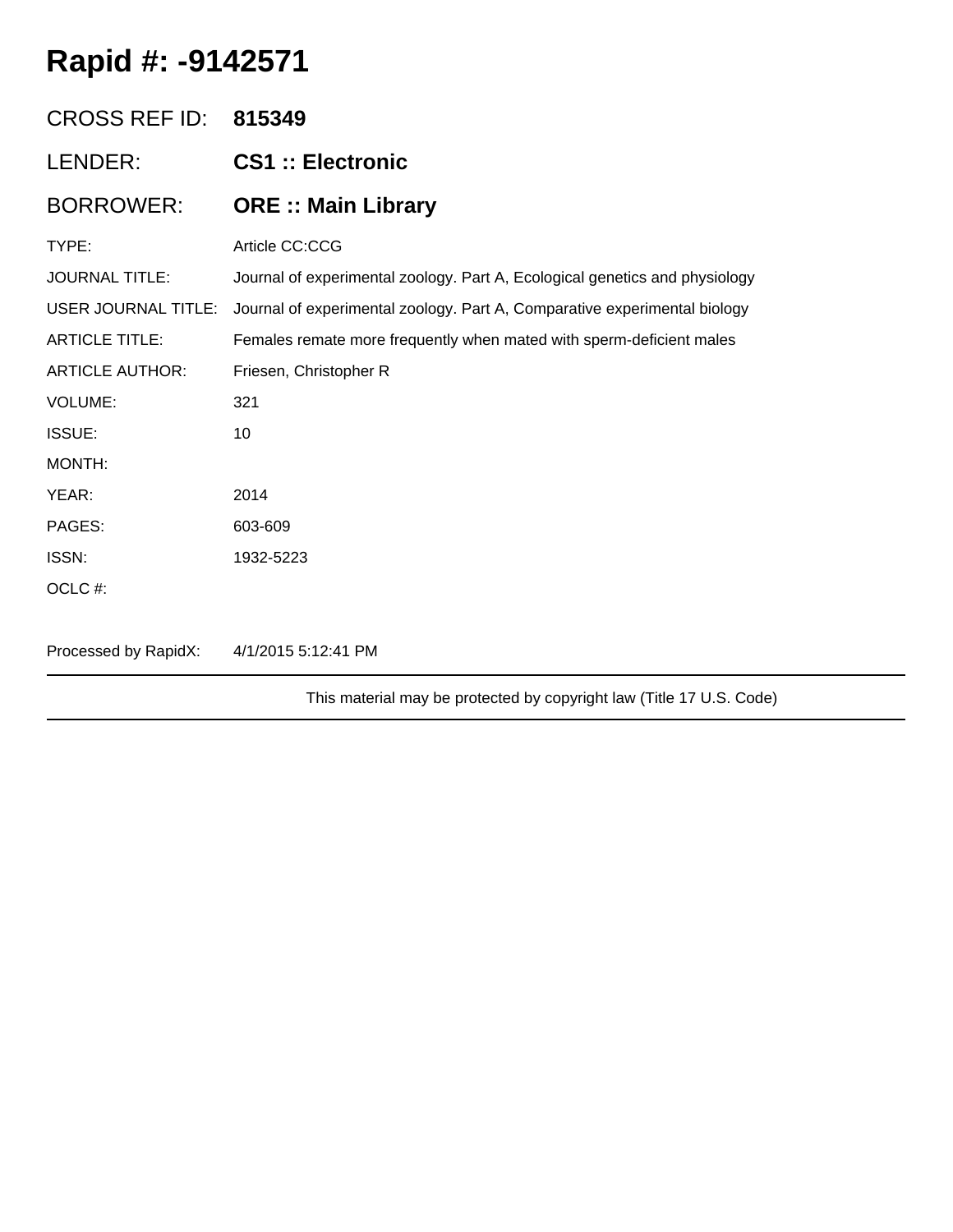RAPID COMMUNICATION

# Females Remate More Frequently When Mated With Sperm‐Deficient Males



# CHRISTOPHER R. FRIESEN<sup>1,2\*</sup>  $\mathrm{EMILY}$  J. UHRIG<sup>1</sup>, and ROBERT T. MASON<sup>1</sup>

<sup>1</sup>School of Biological Sciences, University of Sydney, Sydney, Australia <sup>2</sup>Department of Integrative Biology, Oregon State University, Corvallis, Oregon

ABSTRACT Polyandry is a source of sexual conflict and males often try to limit female promiscuity. Consequently, male manipulation of receptivity via antiaphrodisiacs and copulatory plugs that prevent female remating can be a source of sexual conflict. This sexual conflict may be intensified when females must remate for fertility insurance. Male red-sided garter snakes produce a large, gelatinous copulatory plug that has been proposed to 1) physically prevent remating and 2) contain an antiaphrodisiac that reduces female receptivity. These males may become sperm depleted because of their dissociated reproductive pattern. If a female mates with a sperm deficient male and is also rendered unreceptive to further mating, then this represents a serious conflict. We tested whether female remating frequency is affected when females are mated with a male that produces a sperm‐ less copulatory plug. We show that females are significantly more likely to remate after mating with vasectomized males than intact males, even though vasectomized males still produce a copulatory plug. These results suggest that the ejaculate material of the plug does not contain an antiaphrodisiac. Instead, females may use sperm as a cue for post‐copulatory mate assessment and seek to remate for the direct benefit of fertility insurance if they have mated with sperm‐depleted males. J. Exp. Zool. 321A:603–609, 2014. © 2014 Wiley Periodicals, Inc. J. Exp. Zool.

321A:603–609, 2014

How to cite this article: Friesen CR, Uhrig EJ, Mason RT. 2014. Females remate more frequently when mated with sperm‐deficient males. J. Exp. Zool. 321A:603–609.

Explaining the occurrence of polyandry is one of the outstanding problems in the study of postcopulatory sexual selection (Arnqvist and Nilsson, 2000; Jennions and Petrie, 2000; Simmons, 2005; Parker and Birkhead, 2013; Pizzari and Wedell, 2013). Female promiscuity is proposed to occur when females receive indirect benefits (genetic; good genes, and bet hedging etc. reviewed in Jennions and Petrie, 2000), and/or direct benefits (e.g., extra paternal care, obscuring paternity in social groups etc. reviewed in Arnqvist and Nilsson, 2000). However, mating can be costly, and therefore the benefits must outweigh the costs of promiscuity (e.g., increased predation risk, physical harm, and disease exposure [Daly, '78; Rowe, '94; Thrall et al., 2000], respectively, but see Halliday and Arnold ['87]). Because of the potential costs of promiscuity, females may choose whether to remate based on cues she receives from her mate.

Fertilization insurance, where females remate to ensure sufficient sperm to fertilize their ova, is a direct benefit of female promiscuity and can occur in situations where sperm is limited. For example, female common viviparous lizards (Lacerta

vivipara) that mate more frequently lay fewer infertile eggs (Uller and Olsson, 2005) and multiple mating increases fecundity in the water skink (Eulamprus quoyii, Noble et al., 2013), which suggests a single mating may not supply sufficient sperm to

Grant sponsor: National Science Foundation; grant numbers: IOS-0620125, IOS-1011727, DIB-1308394.

Animal Ethics: Procedures performed on animals were approved by Oregon State University [IACUC 2009‐11 ACUP‐3738] and the research was conducted under permit from Manitoba Conservation [WB1240].

Correspondence to: Christopher R. Friesen, PhD, School of Biological Sciences, University of Sydney, Heydon‐Laurence Bldg AO8, Science Rd, NSW 2006, Australia. E-mail: christopher.friesen@sydney.edu.au

Received 10 July 2014; Revised 21 August 2014; Accepted 22 August 2014

DOI: 10.1002/jez.1892

Published online 3 November 2014 in Wiley Online Library (wileyonlinelibrary.com).

Conflict of Interest: None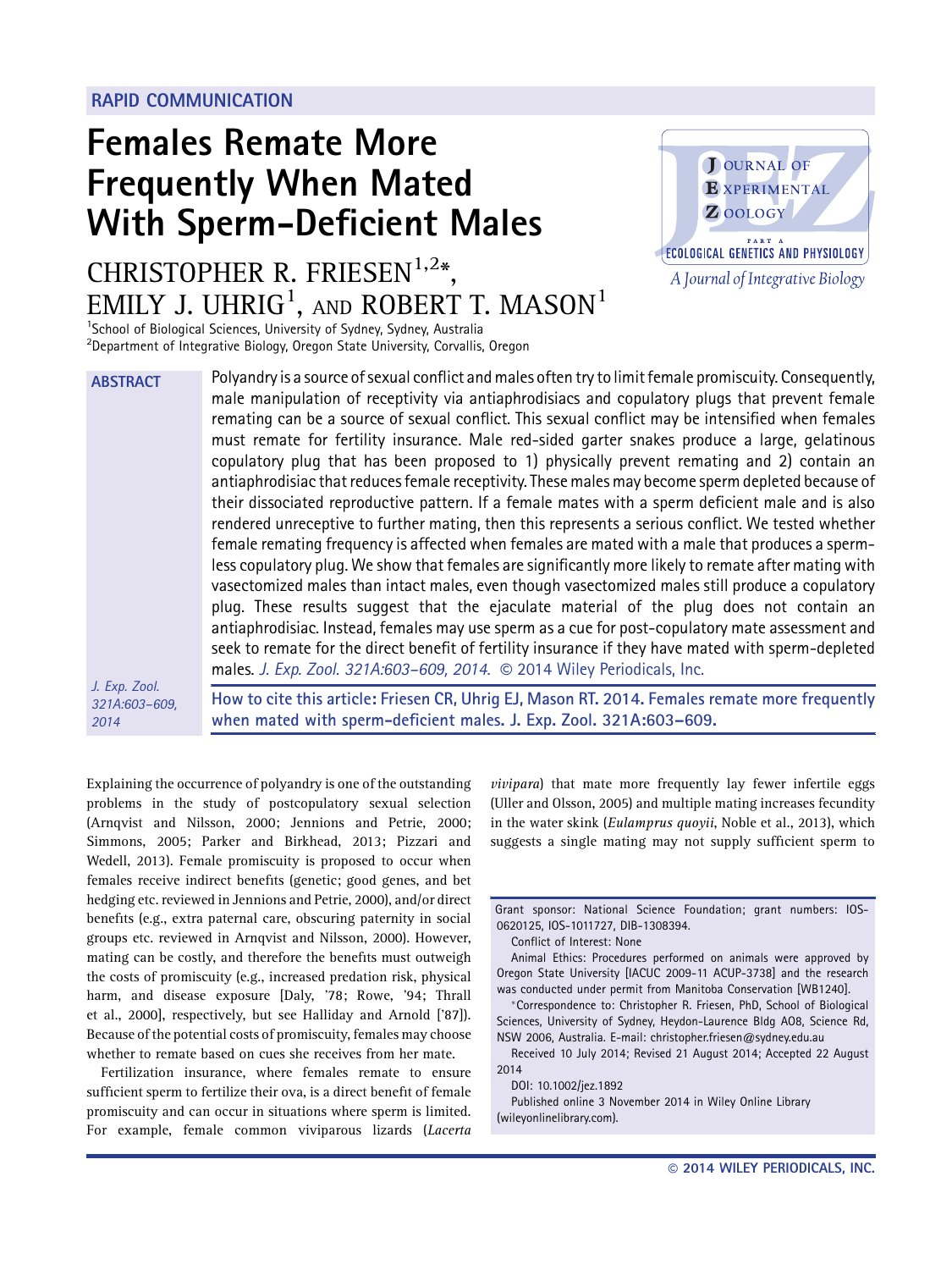fertilize all of a female's eggs. There may be fundamental limitations on the production of sperm and other ejaculate components because ejaculates may represent a substantial energetic expense (Dewsbury, '82; Olsson et al., '97; Parker and Pizzari, 2010; Friesen et al., in press). In anole lizards, males become sperm deleted if they do not alternate hemipene use (Anolis sagrei, Tokarz and Slowinski, '90), presumably because their two hemipenes and their associated sperm ducts are functionally independent (Fox, '77; Conner and Crews, '80). Thus, male anoles alternate which hemipene they use to allow time to replenish sperm in the ipsilateral sperm duct during multiple matings (Tokarz, '88; Tokarz and Kirkpatrick, '91). A compressed breeding period may impose an additional sperm‐ limitation. This is because males have restricted storage capacity and the time to replenish sperm stores is abridged (Wedell et al., 2002); females, then, should evolve mechanisms to mitigate the costs of mating with sperm depleted males, such as remating to ensure fertility after initially mating with a sperm depleted male.

The red‐sided garter snake (Thamnophis sirtalis parietalis) is an ideal model to study the cues females use to make mating decisions based on fertilization insurance because males exhibit a dissociated reproductive pattern (Olsson and Madsen, '98). In this species, spermatogenesis occurs during late summer and ceases as the testes regress in the fall; males then store sperm over winter for use in the spring mating season (Crews, '84; Crews et al., '84; Krohmer et al., '87). Therefore, males have a limited amount of sperm for use during the spring and may mate enough to become depleted of sperm (there is a fivefold decrease in sperm numbers from the first to second mating [Friesen et al., 2014b]).

Male red‐sided garter snakes deposit a large gelatinous copulatory plug that occludes the female's cloaca after mating. In arena trials, evidence suggests that the copulatory plug reduces female receptivity either by physically stretching the cloaca and/or by substances released by the plug, such as antiaphrodisiacs (Ross and Crews, '77; Ross and Crews, '78; Whittier and O'Connor, '91; Shine et al., 2000b; Mendonça and Crews, 2001). In essence, these studies showed that removing the copulatory plug soon after mating significantly increased female receptivity as measured by remating frequency. The copulatory plug is a spermatophore containing most of the sperm in the ejaculation that are released as the plug dissolves within the vaginal pouch of the female's cloaca (Friesen et al., 2013b, 2014b). Although males are significantly less likely to deposit more than two plugs over the course of two days (Friesen et al., 2013b), the plug material can be replenished because the renal sexual segment (Krohmer, 2004; Friesen et al., 2013b), unlike the testes, is hypertrophied and fully functional throughout the spring breeding season (late April–May). Therefore, a male with dwindling sperm stores may deposit a plug containing little or no sperm. Since males are able to produce plug material, but not sperm,

throughout the spring mating season, it is therefore possible that sperm released from the plug influences a female's receptivity, that is, it is the cue she uses to determine whether to remate or not.

In the current study, we tested whether female receptivity was affected by mating with a sperm‐depleted male (i.e., vasectomized, Olsson et al., '94; Friesen et al., 2013b) compared with intact control males. This would indicate that females remate to receive a direct benefit from polyandry and test whether the copulatory plug material contains an antiaphrodisiac as previously proposed by Ross and Crews ('77, '78).

#### **METHODS**

Red‐sided garter snakes are small (adult males average 45 cm snout-vent length [svl], and females 68 cm [svl]), nonvenomous natricine colubrids. Our study population, from which we collected 48 vigorously courting males and 48 newly emerged females on the same day in May 2012, is located near Inwood, Manitoba, Canada (50° 31.58 $'$ N 97° 29.71 $'$ W) and contains approximately 35,000 individuals (Shine et al., 2006).

#### Vasectomies

Males were randomly assigned to one of two treatment groups: vasectomy (Vx;  $N = 24$ ) and intact controls ( $N = 24$ ). Male size did not differ between these two groups (mass:  $t_{46} = 0.653$ ,  $P = 0.747$ ; snout-to-vent length,  $t_{46} = 1.734$ ,  $P = 0.084$ ). In squamate reptiles (e.g., lizards, snakes), each testis has a separate duct conveying sperm to one of two hemipenes (Fox, '77; Olsson et al., '94). Likewise, each kidney has a separate duct carrying secretions produced by the renal sexual segment (RSS), which produces the copulatory plug in garter snakes (Krohmer, 2004; Friesen et al., 2013b). The Vx treatment simulated females mating with a sperm‐depleted male, such that a female would receive RSS secretions and a copulatory plug but not sperm. This technique was first used in sand lizards (Lacerta agilis) to test the role of RSS secretions in sperm competition trials (Olsson et al., '94) and is uniquely applicable to squamate reptiles due to their reproductive anatomy (Olsson and Madsen, '98). We have shown previously that Vx male red‐sided garter snakes show no deficits: they court vigorously and mate within 24 hr of surgery and produce copulatory plugs at the same rate as either sham‐ surgery or unmanipulated, intact control males (Friesen et al., 2013b) and show no difference in copulation duration  $(F<sub>1.49</sub> = 0.168, P = 0.684)$ . Therefore, we felt it appropriate to utilize unmanipulated, intact control males in addition to the vasectomized males in mating trials. We performed vasectomies following Friesen et al. (2013b). All animals survived surgery and engaged in courtship within 24 hr after recovery. After mating trials, all vasectomized males were euthanized for whole‐body parasite counts for a separate experiment (Uhrig et al., in prep.). During the dissections, males were checked to ensure the ligations were still intact after mating.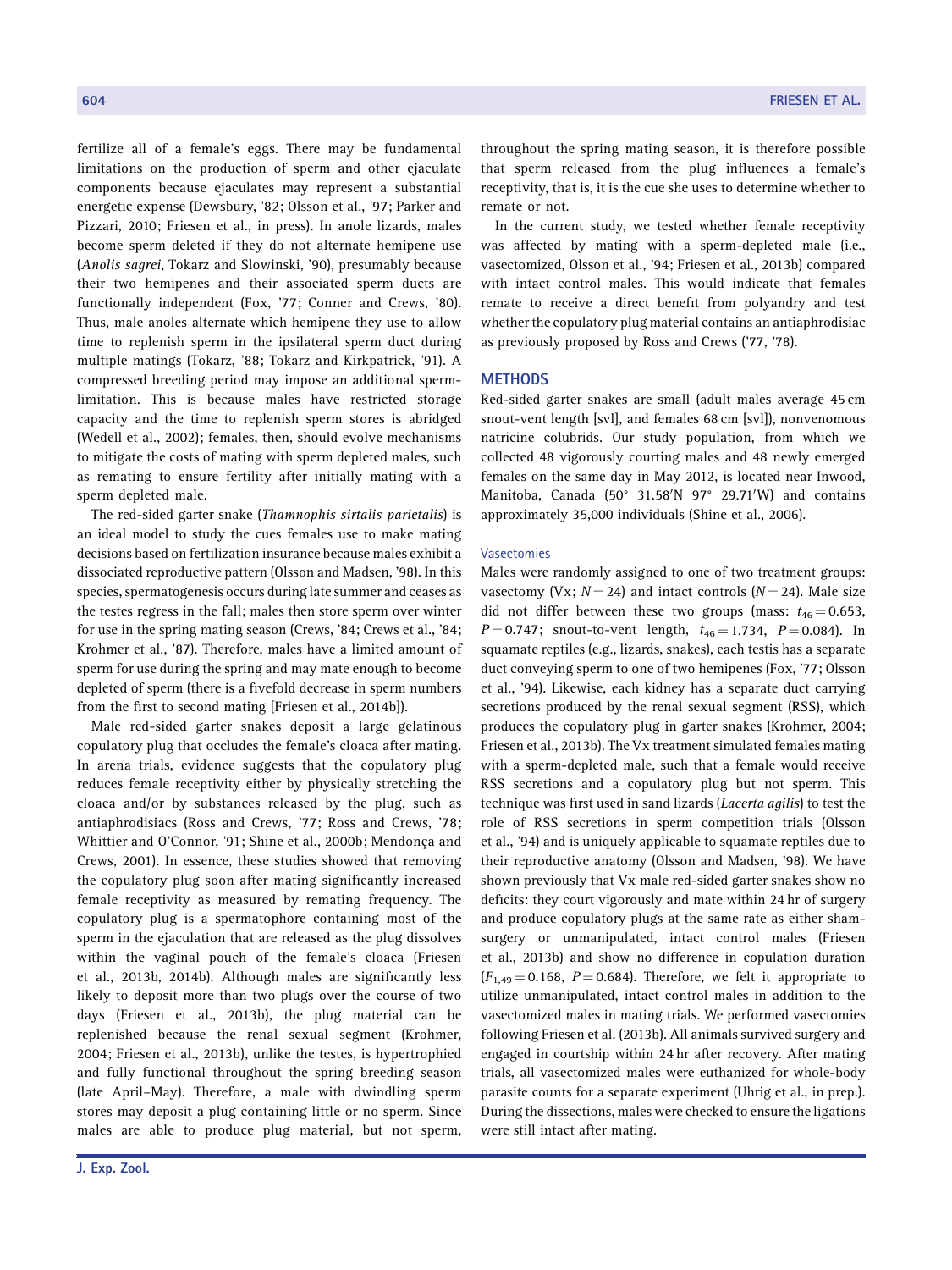#### POST–COPULATORY MATE ASSESSMENT **COPULATORY MATE ASSESSMENT**

# Vx Mating Trials

Two small circular arenas (45 cm dia.  $\times$  75 cm tall) were set up indoors at the Chatfield Research Station with each placed under a 250 W heat lamp 1 m above the animals (Friesen et al., 2014b). We placed the Vx males in one arena and the intact control males in the other. A single newly emerged female was placed into each arena. A sex ratio of 20–40 males to one female is common in and around the dens (Shine et al., 2001, 2006) and a maleskewed sex ratio facilitates vigorous male courtship behavior (Joy and Crews, '85). After copulation was initiated and had lasted 1 min, the male and female pair was gently removed to a separate, empty, circular arena so that they could copulate without interference from the other males; this separation also allowed easy observation of the termination of copulations (Friesen et al., 2014b). To keep the number of males constant during the mating trials (to ensure females experienced similar courtship intensities), mated males were replaced with an actively courting male that had tape placed over his cloaca to prevent him from mating.

Forty‐three newly emerged seasonal virgin females mated with either an intact control or Vx male (83% of both the control and Vx males mated over 2 days, May 4–5, 2012). Three of these matings to Vx males did not produce plugs and the females were removed from the experiment. There were 40 mated females that received copulatory plugs available for the second mating trials (Vx,  $N = 20$ ; Ctrl,  $N = 20$ ). Females in these groups did not differ in size (SVL:  $t_{20} = 0.615$ ,  $P = 0.680$ ; mass:  $t_{20} = 0.570$ ,  $P = 0.572$ ). Each plug was marked with green food coloring (FD&C Green No. 3) to identify it as the original plug in subsequent unobserved matings (the food coloring stains the plug until it fully dissolves within the female's cloaca ([Friesen pers. obs., 2012] and does not affect sperm viability [Johnson and Welch, '99]). All females were then placed in a natural outdoor enclosure (3.65m diameter  $\times$ 1 m,  $11.5 \text{ m}^2$ ). The floor of the enclosure was grass and brush like that of the aspen grove surrounding the Inwood den site. In this type of substrate, females and males form small mating balls after females mate in the den proper (Shine et al., 2001). Water was provided ad libitum in a 0.3 m diameter hole dug in the floor of the enclosure and lined with a clean sheet of plastic. One hundred vigorously courting males from the nearby den  $(<50 m$  away) were placed in the arena with the mated females. Females were collected and checked for new plugs every day for six days (a freshly deposited plug will dissolve in two days [Shine et al., 2000b]). A fresh (not green colored) plug was clear evidence that a female had remated.

## **RESULTS**

Of the 20 females that mated with Vx males, 14 (70%) remated. However, during dissections of the Vx males, we found that four of them had unilateral vasectomies (i.e., only one of the two ductus deferens was securely ligated at the time of dissection). The females that mated with the unilateral Vx males were

removed from the analysis; thus, 11 of 16 (68.8%) females mated to Vx males remated. Of the 20 females that mated with intact control males, 4 of 20 (20%) remated. Significantly more Vx mated females remated than females mated with controls (XLSTAT; Yates continuity correction (YCC)  $\chi^2_{\text{df }1} = 6.801$ ,  $P = 0.009$ ). If we are extremely conservative and assume the unilateral Vx males delivered sperm during mating and were, in essence, sham controls, adding the females they mated with to the control group (11/16 rematings Vx; 7/17 rematings controls) still yields a significant difference in remating rate (YCC  $\chi^2$ <sub>df 1</sub> = 4.583, *P* = 0.032).

### **DISCUSSION**

#### Proximate Mechanisms

There are at least two nonmutually exclusive, mechanistic hypotheses that may account for the increased remating rates in our study: 1) the fluid derived from the ductus deferens may contain an antiaphrodisiac and/or 2) females have a form of proprioception or sperm receptor mediated mechanism allowing them to sense the sperm within their oviducts. We feel that consideration of the reproductive anatomy and physiology of squamates lends support to the second hypothesis, but we discuss both hypotheses below.

An Antiaphrodisiac: The Chemical Signal Hypothesis. In the garter snake, as sperm are liberated from the dissolving copulatory plug, other substances may be released at the same time. Ross and Crews ('77, '78) had suggested that RSS secretions contain an antiaphrodisiac rendering females relatively unreceptive for 48 hr in arena trials. In Drosophila, accessory gland proteins (Acps, Pitnick et al., 2009; Wolfner, 2009) reduce female receptivity, but such proteins are unknown in garter snakes. However, the copulatory plug of red-sided garter snakes, like the seminal fluid of many animals (Poiani, 2006), contains measureable levels of prostaglandins, such as  $PGF_{2\alpha}$ (Whittier and O'Connor, '91). Prostaglandins are known to affect reproductive processes and behaviors in most vertebrates (Norris, 2007; Nelson, 2011) and female red‐sided garter snakes exhibit a surge in Prostaglandin  $F_{2\alpha}$  (PGF<sub>2 $\alpha$ </sub>) after mating, and injections of exogenous  $PGF_{2\alpha}$  reduce female receptivity (Whittier and Crews, '86a, '89). The increase in  $\mathrm{PGF}_{2\alpha}$  in the female 6-24 hr post-mating (Whittier and Crews, '89) is consistent with liberation from the plug as it dissolves (Shine et al., 2000b). If the level of prostaglandins (PGs) accurately reflects the number of sperm inseminated, then they may be an honest cue that females use to make mating decisions. However, if males are the source of PGs that reduce a female's receptivity when she otherwise might mate again, then this might be a source of sexual conflict, in which the interests of the sexes diverge (Gowaty, '97; Arnqvist and Rowe, 2005).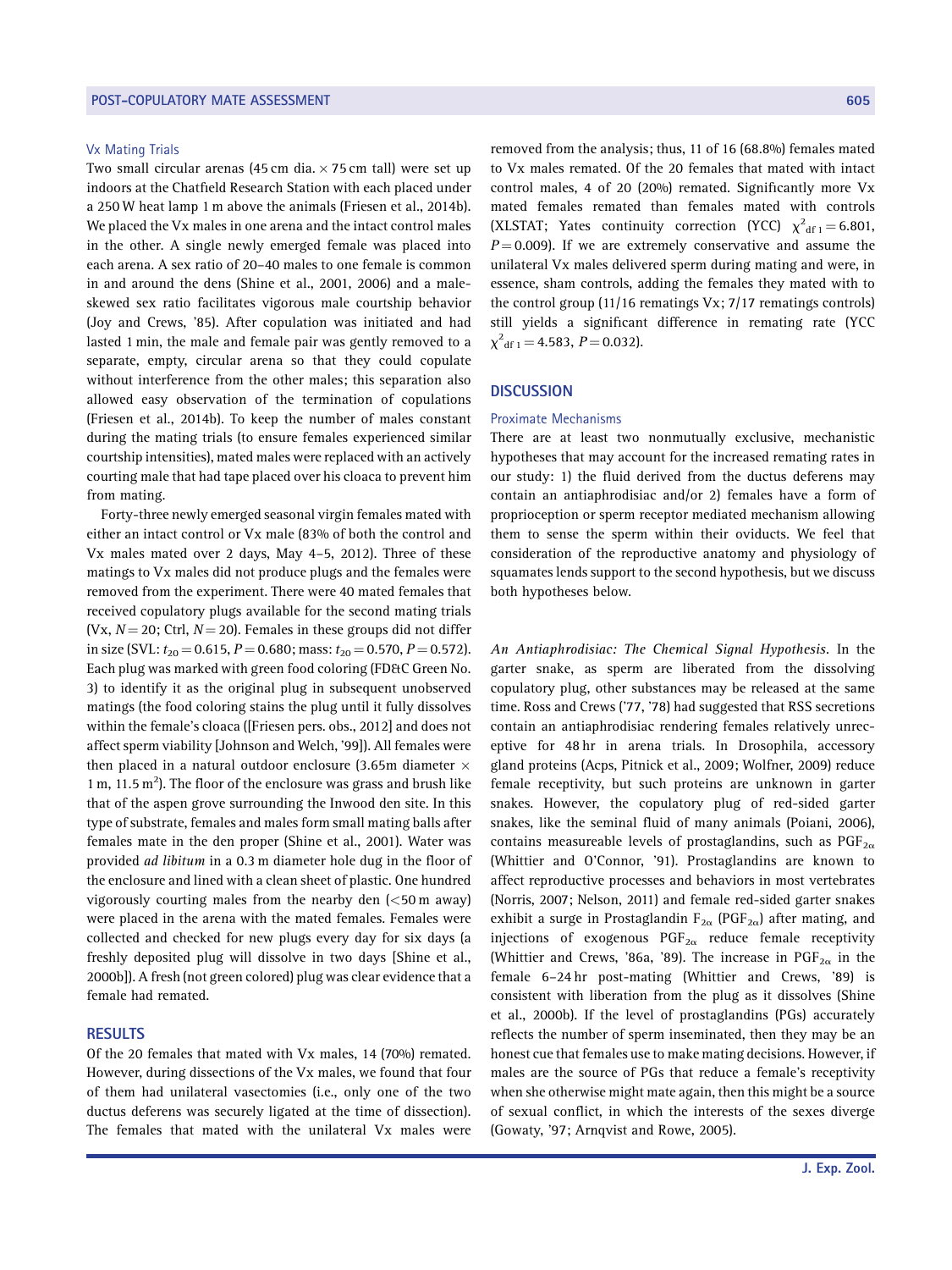In red‐sided garter snakes, copulation is a period of conflict between males and females with females trying to reduce copulation duration and copulatory plug size (Friesen et al., 2014c). Smaller copulatory plugs probably have less PGs and the effect of exogenous PG is dose dependent (Whittier and Crews, '86a), with low doses having marginal effects on female receptivity. Therefore, if females limit the size of the copulatory plug, they would also limit the amount of male derived PGs. However, the PGF<sub>2 $\alpha$ </sub> found in the copulatory plug is not high enough to account for the increased plasma levels (Whittier and O'Connor, '91). Since PG is produced by many vertebrate tissues including the oviducts and ovaries, this evidence strongly suggests that females, rather than copulatory plugs or sperm, contribute to PG levels after mating.

Shine et al. (2000b) demonstrated that sperm, not the copulatory plug per se, was the cue that made mated female garter snakes less attractive than unmated females. Furthermore, our work corroborates findings of Mendonça and Crews (2001) in which the sensation of copulation did not influence receptivity, a result that contrasts with species such as anole lizards (Crews, '73) and golden hamsters (Buntin et al., '81). In red‐sided garter snakes, the removal of the copulatory plug shortly after mating preserves female receptivity (Shine et al., 2000b). This result makes sense if females use sperm to assess their mate post copulation, because it takes time for sperm to be released as the spermatophore dissolves (Friesen et al., 2013b). This is similar to changes in female receptivity after spermatophore removal in plethodontid salamanders (e.g., Verrell, '91) and some insects (Simmons, 2001).

Garter snakes, like all other squamate reptiles, do not have distinct sex glands such as those found in mammals (e.g., prostate or seminal vesicles) or insects (e.g., accessory sex glands). Instead, the renal sexual segment, which is homologous with the prostate and seminal vesicles of mammals (Fox, '77; Crews, '80; Romer and Parsons, '86), is integrated within the kidney (reviewed in Aldridge et al., 2011). In humans and other mammals, the seminal vesicles are the principle source of PGs (Kelly, '81; Bendvold et al., '85). Prostaglandins are not found in high concentrations in the vas (aka ductus) deferens (Kelly, '81; Bendvold et al., '85) except at the low levels required for the simulation of smooth muscle contraction during ejaculation and signaling of spermatogenesis (Ruan et al., 2011). This evidence suggests that the ductus deferens is not a major source of prostaglandins. Thus, our results suggest that sperm or sperm surface protein(s) are the signal females use to assess the fertility of their mate.

Oviductal Sperm "Proprioception": Sperm as a Signal Hypothesis. The presence of sperm within the oviduct has been documented to elicit physiological and behavioral changes in females of many species. Within the reproductive tract of female Drosophila, the presence of sperm stimulates the nervous system and the regulation of genes which induce changes within the

female in preparation for oviposition, and reduces female receptivity (Heifetz and Wolfner, 2004; McGraw et al., 2004). Females of some moth species, only become unreceptive if their spermatheca are full of sperm (Giebultowicz et al., '91; Karube and Kobayashi, '99) which is activated by innervated stretch receptors in bursa copulatrix (Sugawara, '79) and/or of the setae (Lum and Arbogast, '80; reviewed in Wedell, 2005). Matings without sperm transfer also increase female remating in spiders and fruit flies (Aisenberg and Costa, 2005), respectively (Kraaijeveld and Chapman, 2004).

To our knowledge, there are no studies documenting the presence of mechanoreceptors in the oviducts of snakes and this aspect is worthy of investigation. However, cilia, structures known to exhibit mechanoreception in vertebrates (Bloodgood, 2010; Takeda and Narita, 2012; Rupik, 2013), are abundant in the posterior regions of the oviduct (Fox, '56; Hoffman and Wimsatt, '72; Halpert et al., '82; Siegel et al., 2011). There are also sperm storage crypts in the posterior oviduct where sperm aggregate (Halpert et al., '82) while the plug dissolves (Shine et al., 2000b; Friesen et al., 2013b); sperm later move to anterior sperm storage crypts close to where fertilization occurs. The cilia in the posterior oviduct may allow females to sense sperm stores within the reproductive tract and use this information to evaluate whether their recent mate transferred sperm. Thus, females in this species may use signals generated within posterior sperm storage organs for post-copulatory mate assessment.

#### Evolutionary Implications

Female red‐sided garter snakes are more likely to remate if they do not receive sperm from the ductus deferens regardless of whether they receive a renal sexual segment (RSS)-derived copulatory plug as the major seminal fluid component. This suggests that females may assess their mate post-copulation and that fertility insurance is an important driver of female promiscuity in this system, although sexual conflict may also be important (Shine et al., 2000a; Friesen et al., 2013b, 2014c). Female red-sided garter snakes emerge during the spring mating season slightly later than males (Gregory, '74; Shine et al., 2006). Thus, females may not know the mating history of their mates and, consequently, risk mating with sperm‐depleted males.

The risk and costs of mating with infertile males have been proposed to select for late emergence in female sand lizards (Olsson and Madsen, '96). Sand lizards undergo spermatogenesis during the spring, thus, males need time to become fertile. However, female red‐sided garter snakes face a different problem. Given their dissociated reproductive pattern males may become depleted of sperm (Friesen et al., 2014b). For females who mate with such sperm‐depleted males, remating during the spring is likely an adaptation to mitigate sperm limitation. Additionally, matings during the fall season (Whittier and Crews, '86b;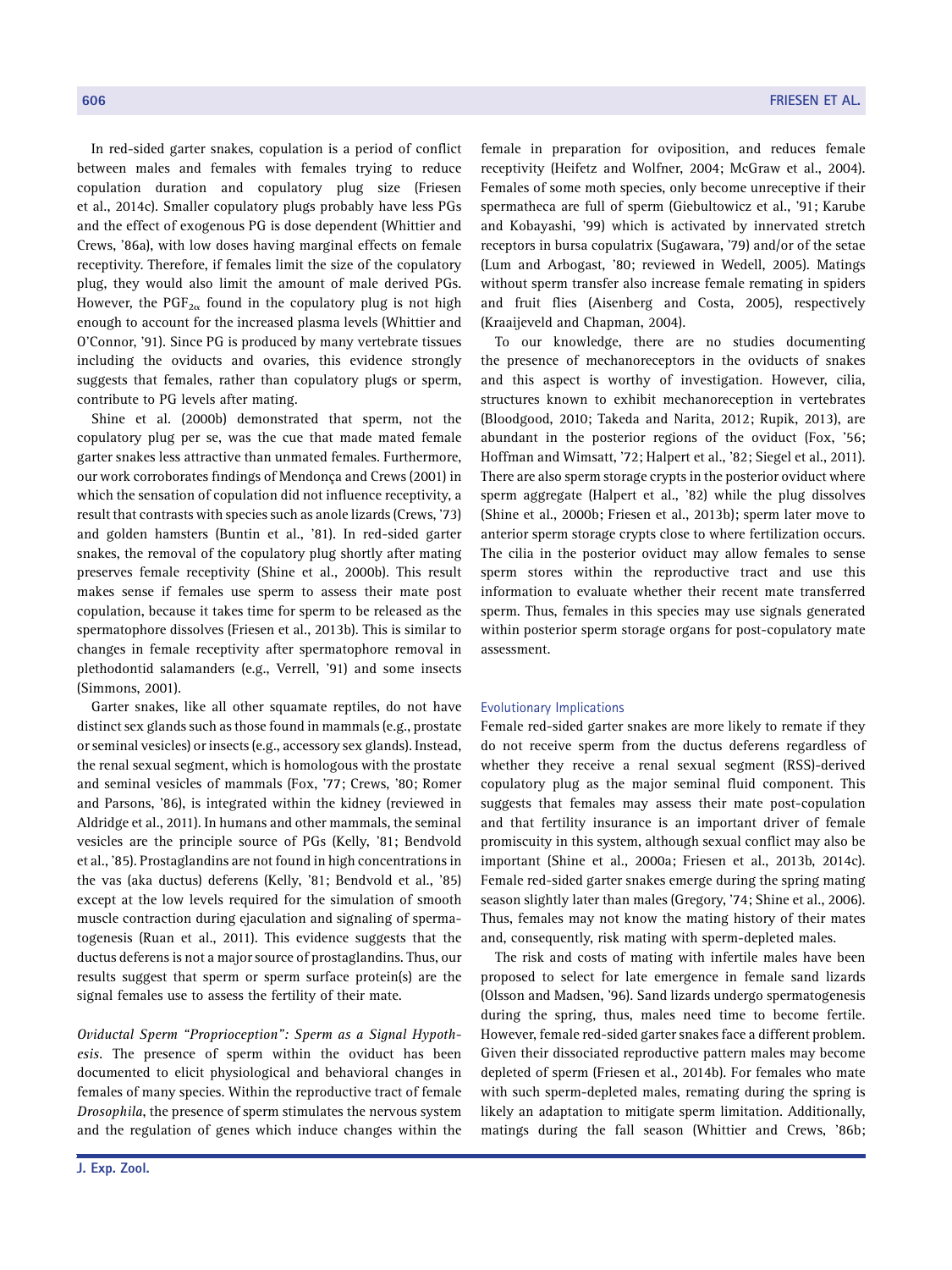### POST–COPULATORY MATE ASSESSMENT **COPULATORY MATE ASSESSMENT 607**

Mendonca and Crews, '89; Friesen pers. obs., 2008) may be another opportunity to mitigate mating with a sperm depleted male in the spring. However, sperm from fall matings may suffer considerable attrition, as only 25% of offspring are fathered by sperm stored overwinter (Friesen et al., 2013a).

Our experiment using Vx‐male mated females to examine remating rates establishes the foundation for several lines of inquiry including answering the question, "Are females ever sperm-limited?" For some species, when females mate with sperm‐depleted males, the answer is yes (reviewed in Wedell et al., 2002). In arena trials, male garter snakes will mate multiply (4–5 times) if given the opportunity and some males are more successful than others (Friesen pers. obs., 2007–2009, Friesen et al., 2014a, in press). Male sperm stores are fixed in early fall and, during spring matings, sperm counts drop significantly from a male's first mating to his next (Friesen et al., 2014b). If some males are systematically more successful, then they may become sperm‐exhausted, but females would also be more likely to mate with them because of the male's mating proficiency. In this case, a female may mate with, essentially, a sterile male. A follow‐up experiment could collect ejaculates over successive matings to establish the rate of sperm depletion. In parallel, the effect of female sperm‐limitation on female reproductive success could be addressed by testing for an effect of male mate number on fecundity.

Conclusion and Future Directions. We feel the evidence is in favor of females using sperm as a cue to assess male quality (i.e., sperm‐ depleted). The ductus deferens of snakes functions in sperm storage analogous to the epididymis of the mammalian testes and as such exhibits secretory capacity (Trauth and Sever, 2011). In keeping with the primary function of the epididymis, these secretions undoubtedly function to maintain sperm during longterm sperm storage over winter. However, it is possible, though unlikely, that the ductus deferens contains substances, other than sperm, which inhibit female receptivity. Thus, to fully remove any uncertainty between the "sperm sense" and "antiaphrodisiac" hypotheses, artificial insemination techniques could be used in combination with Vx male matings. Artificial insemination has been conducted in snakes (Quinn et al., '89; Mattson et al., 2007) including red‐sided garter snakes (Friesen, unpublished data). Thus, it may be possible to inseminate females, which received a plug (sans sperm) from mating with a Vx male, with washed and unwashed sperm. Such an approach would address whether receptivity is affected by sperm per se or some other component of the ejaculate. These experiments would allow us to unequivocally differentiate between these hypotheses. Furthermore, histology and/or immunohistochemistry could be used to identify the prerequisite afferent innervation and whether it is associated with the sperm storage crypts and their response to the presence of sperm. The "sperm sense" hypothesis suggests a form of cryptic female choice in which females remate if they mate

with a suboptimal (i.e., sperm‐depleted) male. Sensing the presence of sperm could form the mechanistic basis for the evolution of more elaborate mechanisms for sperm selection and/ or to inform female remating behavior (i.e., whether to seek out a second mate or not) in this species.

# ACKNOWLEDGMENTS

We thank Dave Roberts (Manitoba Dept. of Natural Resources) for logistical support, the residents of Chatfield (especially the Johnson Family) for encouragement, and Camilla Whittington for insightful and helpful comments on a previous version of this manuscript. This material is based in part upon work supported by the National Science Foundation [IOS‐0620125 to RTM, and IOS‐1011727 and DIB‐1308394 to CRF]. Any opinions, findings, and conclusions or recommendations expressed in this material are those of the author(s) and do not necessarily reflect the views of the National Science Foundation.

## LITERATURE CITED

- Aisenberg A, Costa FG. 2005. Females mated without sperm transfer maintain high sexual receptivity in the wolf spider Schizocosa malitiosa. Ethology 111:545–558.
- Aldridge RD, Jellen BC, Siegel DS, Wisniewski SS. 2011. The sexual segment of the kidney. In: Aldridge RD, Sever DM, editors. Reproductive biology and phylogeny of snakes. Boca Raton, Florida: CRC Press. p 477–509.
- Arnqvist G, Nilsson T. 2000. The evolution of polyandry: multiple mating and female fitness in insects. Anim Behav 60:145–164.
- Arnqvist G, Rowe L. 2005. Sexual conflict. Princeton, New Jersey: Princeton University Press.
- Bendvold E, Svanborg K, Bygdeman M, Noren S. 1985. On the origin of prostaglandins in human seminal fluid. Int J Androl 8:37–43.
- Bloodgood RA. 2010. Sensory reception is an attribute of both primary cilia and motile cilia. J Cell Sci 123:505–509.
- Buntin JD, Ciaccio LA, Lisk RD. 1981. Temporal aspects of mating‐ induced inhibition of sexual receptivity and its recovery in the female golden hamster. Behav Neural Biol 31:443–456.
- Conner J, Crews D. 1980. Sperm transfer and storage in the lizard, Anolis carolinensis. J Morphol 163:331–348.
- Crews D. 1973. Coition‐induced inhibition of sexual receptivity in female lizards (Anolis carolinensis). Physiol Behav 11:463–468.
- Crews D. 1980. Studies in squamate sexuality. Bioscience 30:835– 838.
- Crews D. 1984. Gamete production, sex hormone secretion, and mating behavior uncoupled. Horm Behav 18:22–28.
- Crews D, Camazine B, Diamond M, Mason R, Tokarz RR, Garstka WR. 1984. Hormonal independence of courtship behavior in the male garter snake. Horm Behav 18:29–41.
- Daly M. 1978. The cost of mating. Am Nat 112:771–774.
- Dewsbury DA. 1982. Ejaculate cost and male choice. Am Nat 119:601– 610.
- Fox W. 1956. Seminal receptacles of snakes. Anat Rec 124:519–539.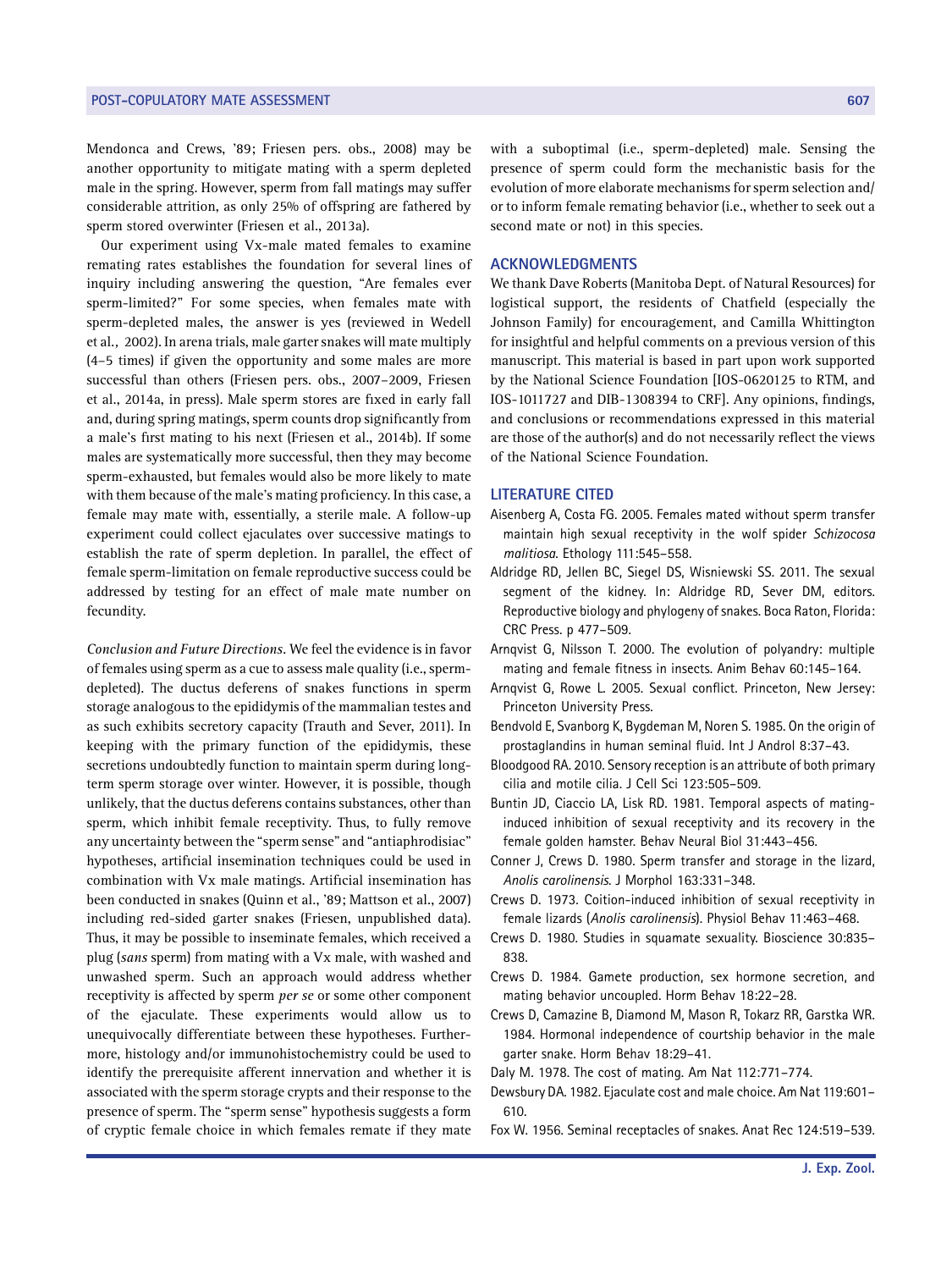- Fox H. 1977. The urogenital system of reptiles. In: Gans C, editor. Biology of the reptilia. London: Academic Press. p 1–157.
- Friesen CR, Mason RT, Arnold SJ, Estes S. 2013a. Patterns of sperm use in two populations of red-sided garter snake (Thamnophis sirtalis parietalis) with long-term female sperm storage. Can J Zool 92:33–40.
- Friesen CR, Shine R, Krohmer RW, Mason RT. 2013b. Not just a chastity belt: the functional significance of mating plugs in garter snakes, revisited. Biol J Linnean Soc 109:893–907.
- Friesen CR, Kerns A, Mason R. 2014a. Factors influencing paternity in multiply mated female red‐sided garter snakes and the persistent use of sperm stored over winter. Behav Ecol Sociobiol 68:1419– 1430.
- Friesen CR, Squire MK, Mason RT. 2014b. Intrapopulational variation of ejaculate traits and sperm depletion in red‐sided garter snakes. J Zool 292:192–201.
- Friesen CR, Uhrig EJ, Squire MK, Mason RT, Brennan PLR. 2014c. Sexual conflict over mating in red‐sided garter snakes (Thamnophis sirtalis) as indicated by experimental manipulation of genitalia. Proc R Soc B Biol Sci 281:20132694.
- Giebultowicz JM, Raina AK, Uebel EC, Ridgway RL. 1991. Two‐step regulation of sex‐pheromone decline in mated gypsy moth females. Arch Insect Biochem Physiol 16:95–105.
- Gowaty P. 1997. Sexual dialectics, sexual selection, and variation in reproductive behavior feminism and evolutionary biology: boundaries, intersections and frontiers. New York: Chapman & Hall. p 351–384.
- Gregory PT. 1974. Patterns of spring emergence of the red‐sided garter snake (Thamnophis sirtalis parietalis) in the interlake region of Manitoba. Can J Zool 52:1063–1069.
- Halliday T, Arnold SJ. 1987. Multiple mating by females: a perspective from quantitative genetics. Anim Behav 35:939–941.
- Halpert AP, Garstka WR, Crews D. 1982. Sperm transport and storage and its relation to the annual sexual cycle of the female red‐sided garter snake, Thamnophis sirtalis parietalis. J Morphol 174:149– 159.
- Heifetz Y, Wolfner MF. 2004. Mating, seminal fluid components, and sperm cause changes in vesicle release in the Drosophila female reproductive tract. Proc Natl Acad Sci USA 101: 6261–6266.
- Hoffman LH, Wimsatt WA. 1972. Histochemical and electron microscopic observations on the sperm receptacles in the garter snake oviduct. Am J Anat 134:71–95.
- Jennions MD, Petrie M. 2000. Why do females mate multiply? A review of the genetic benefits. Biol Rev 75:21–64.
- Johnson L, Welch G. 1999. Sex preselection: high-speed flow cytometric sorting of X and Y sperm for maximum efficiency. Theriogenology 52:1323–1341.
- Joy JE, Crews D. 1985. Social dynamics of group courtship behavior in male red‐sided garter snakes (Thamnophis sirtalis parietalis). J Comp Psychol 99:145–149.
- Karube F, Kobayashi M. 1999. Combinative stimulation inactivates sex pheromone production in the silkworm moth, Bombyx mori. Arch Insect Biochem Physiol 42:111–118.
- Kelly R. 1981. Prostaglandin synthesis in the male and female reproductive tract. J Reprod Fertil 62:293–304.
- Kraaijeveld K, Chapman T. 2004. Effects of male sterility on female remating in the Mediterranean fruitfly, Ceratitis capitata. Proc R Soc Lond B Biol Sci 271:S209–S211.
- Krohmer RW. 2004. The male red‐sided garter snake (Thamnophis sirtalis parietalis): reproductive pattern and behavior. Ilar J 45:65–74.
- Krohmer RW, Grassman M, Crews D. 1987. Annual reproductive cycle in the male red-sided garter snake, Thamnophis sirtalis parietalis: field and laboratory studies. Gen Comp Endocrinol 68:64–75.
- Lum P, Arbogast R. 1980. Ultrastructure of setae in the spermathecal gland of Plodia interpunctella (Hübner) (Lepidoptera: Pyralidae). Int J Insect Morphol Embryol 9:251–253.
- Mattson KJ, Vries AD, McGuire SM, et al. 2007. Successful artificial insemination in the corn snake, Elaphe gutatta, using fresh and cooled semen. Zoo Biol 26:363–369.
- McGraw LA, Gibson G, Clark AG, Wolfner MF. 2004. Genes regulated by mating, sperm, or seminal proteins in mated female Drosophila melanogaster. Curr Biol 14:1509–1514.
- Mendonça MT, Crews D. 1989. Effect of fall mating on ovarian development in the red‐sided garter snake. Am J Physiol‐Regul Integr Comp Physiol 257:R1548–R1550.
- Mendonça MT, Crews D. 2001. Control of attractivity and receptivity in female red‐sided garter snakes. Horm Behav 40:43–50.
- Nelson RJ. 2011. An introduction to behavioral endocrinology. Sunderland: Sinauer Assoc.
- Noble DW, Keogh JS, Whiting MJ. 2013. Multiple mating in a lizard increases fecundity but provides no evidence for genetic benefits. Behav Ecol 24:1128–1137.
- Norris DO. 2007. Vertebrate endocrinology. Amsterdam, The Netherlands: Elsevier Academic Press.
- Olsson M, Gullberg A, Tegelström H. 1994. Sperm competition in the sand lizard, Lacerta agilis. Anim Behav 48:193–200.
- Olsson M, Madsen T. 1996. Costs of mating with infertile males selects for late emergence in female sand lizards (Lacerta agilis L.). Copeia 1996:462–464.
- Olsson M, Madsen T. 1998. Sexual selection and sperm competition in reptiles. In: Birkhead TR, Moller AP, editors. Sperm competition and sexual selection. San Diego, California: Academic Press. p 503–578.
- Olsson M, Madsen T, Shine R. 1997. Is sperm really so cheap? Costs of reproduction in male adders, Vipera berus. Proc R Soc Lond B Biol Sci 264:455–459.
- Parker GA, Birkhead TR. 2013. Polyandry: the history of a revolution. Philos Trans R Soc B Biol Sci 368:20120335.
- Parker GA, Pizzari T. 2010. Sperm competition and ejaculate economics. Biol Rev 85:897–934.

J. Exp. Zool.